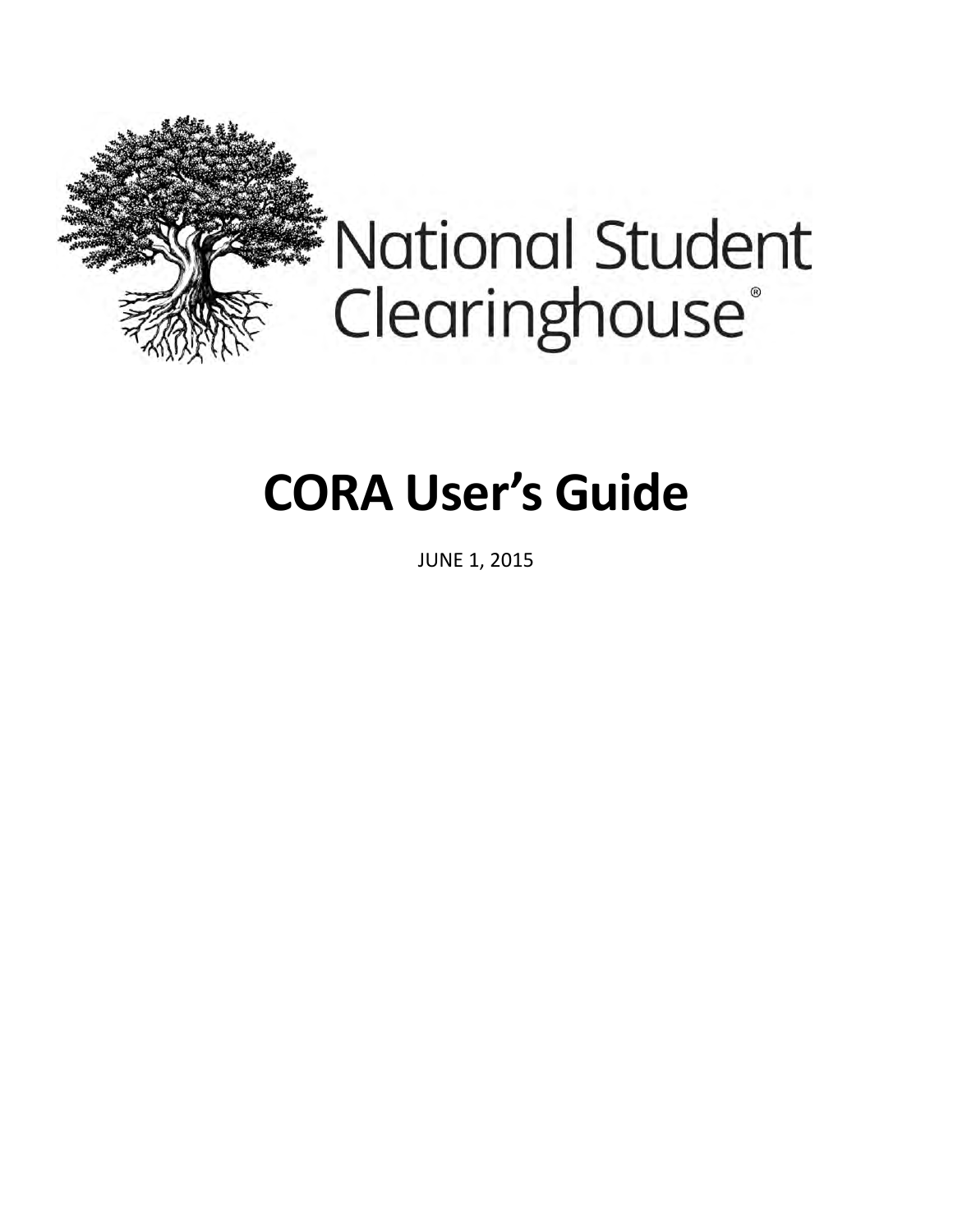

#### **Table of Contents**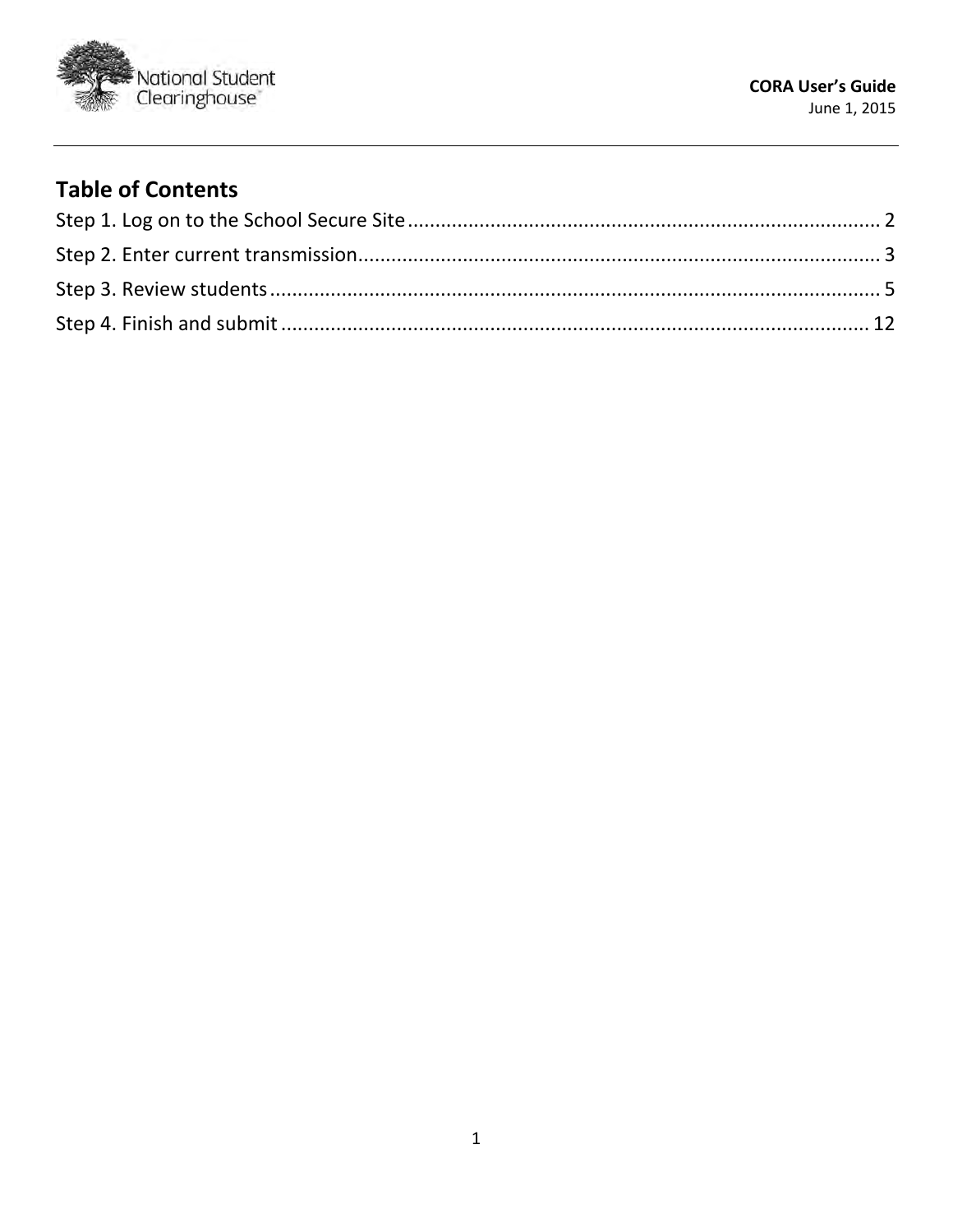

## <span id="page-2-0"></span>**Step 1. Log on to the School Secure Site**

- 1. Go to [www.studentclearinghouse.org.](www.studentclearinghouse.org)
- 2. Click "User Login" on the green menu in the upper-right corner.



3. Enter your user name and password in the login box.

| Log In            |                                   | <b>Don't Have A Login?</b>                        |
|-------------------|-----------------------------------|---------------------------------------------------|
| <b>User Name:</b> |                                   | Perform a Verification >                          |
| Password:         |                                   | Order a Transcript >                              |
|                   | Log in $\geq$                     | Bookmarking this page will<br>result in an error. |
|                   | Forgot your User ID or Password?  |                                                   |
|                   | Looking for FTP? Secure FTP Login |                                                   |
|                   | <b>System Requirements</b>        |                                                   |

4. Click Log in to access your account.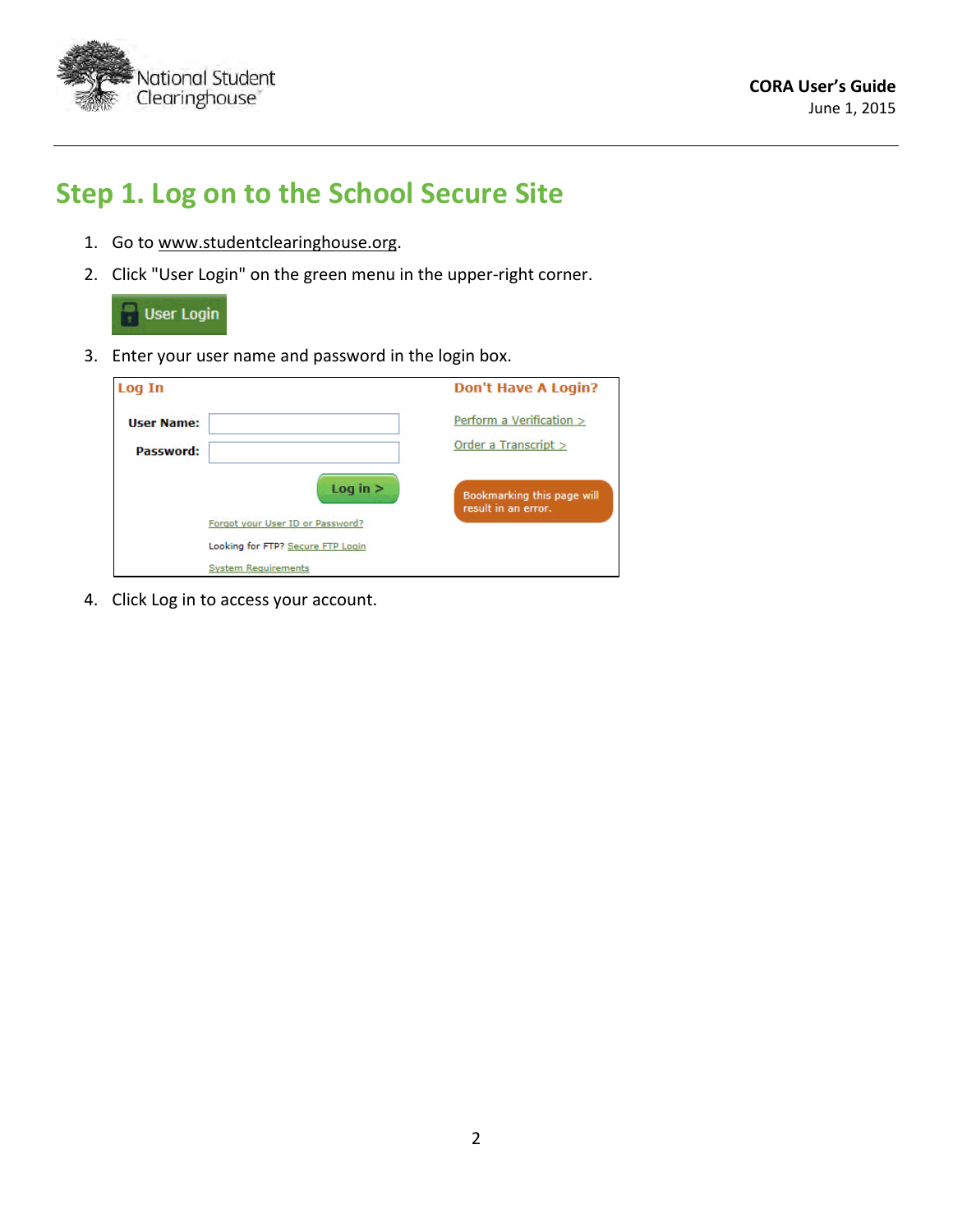

### <span id="page-3-0"></span>**Step 2. Enter current transmission**

The landing page displays information about your previous submission (if you had one) and the information currently due, per your school's schedule of submissions.

- 1. Enter the name of the current term
- 2. Select the type of submission you are sending.

|                             | <b>NATIONAL STUDENT</b><br><b>CLEARINGHOUSE</b>                                                                                                                                                                                                                       |                             |                                                                                                             |                            |                    |                                                                                        |                        | <b>Accessibility</b>                                                                                    |
|-----------------------------|-----------------------------------------------------------------------------------------------------------------------------------------------------------------------------------------------------------------------------------------------------------------------|-----------------------------|-------------------------------------------------------------------------------------------------------------|----------------------------|--------------------|----------------------------------------------------------------------------------------|------------------------|---------------------------------------------------------------------------------------------------------|
| <b>Student</b><br>Reporting | Verification<br><b>Services</b>                                                                                                                                                                                                                                       | Research<br><b>Services</b> | Transcript<br><b>Services</b>                                                                               | Reverse<br><b>Transfer</b> | Student<br>Look-Up | <b>Members</b>                                                                         | <b>Account</b><br>Mamt | Welco                                                                                                   |
|                             | elect School > School Transmission Profile<br>■ 000744-00 TECH COLLEGE<br>The information in red below indicates the transmission characteristics of your last file, as well as the<br>current transmission section and then click "Create".<br>Previous Transmission |                             |                                                                                                             |                            |                    |                                                                                        |                        | information you provided to the Clearinghouse for your next scheduled transmission. Please complete the |
|                             | Certification Date: 5/22/2015<br>Transmission Type: Subsequent of Term<br>Academic Term: Spring 2015<br>Scheduled Transmission                                                                                                                                        |                             |                                                                                                             |                            |                    | Reported Term Begin: 1/1/2015<br>Reported Term End: 5/20/2015<br>Member Status: Active |                        |                                                                                                         |
|                             | Transmission Date: 6/14/2012                                                                                                                                                                                                                                          |                             |                                                                                                             |                            |                    |                                                                                        |                        | Transmission Type: Summer - First of Term                                                               |
|                             | Current Transmission<br>* Name of Academic Term:<br>* Transmission Type:                                                                                                                                                                                              |                             | Early Registration<br>First of Term                                                                         |                            | (Ex: FALL 2000)    |                                                                                        |                        |                                                                                                         |
|                             |                                                                                                                                                                                                                                                                       |                             | ○ Subsequent of Term (Mid-term, end of term, etc.)<br>Summer - First of Term<br>Summer - Subsequent of Term |                            |                    | Check here if all students have the same term dates.                                   |                        |                                                                                                         |
|                             | Go back to Select School Page                                                                                                                                                                                                                                         |                             | <b>Create</b>                                                                                               |                            |                    |                                                                                        |                        |                                                                                                         |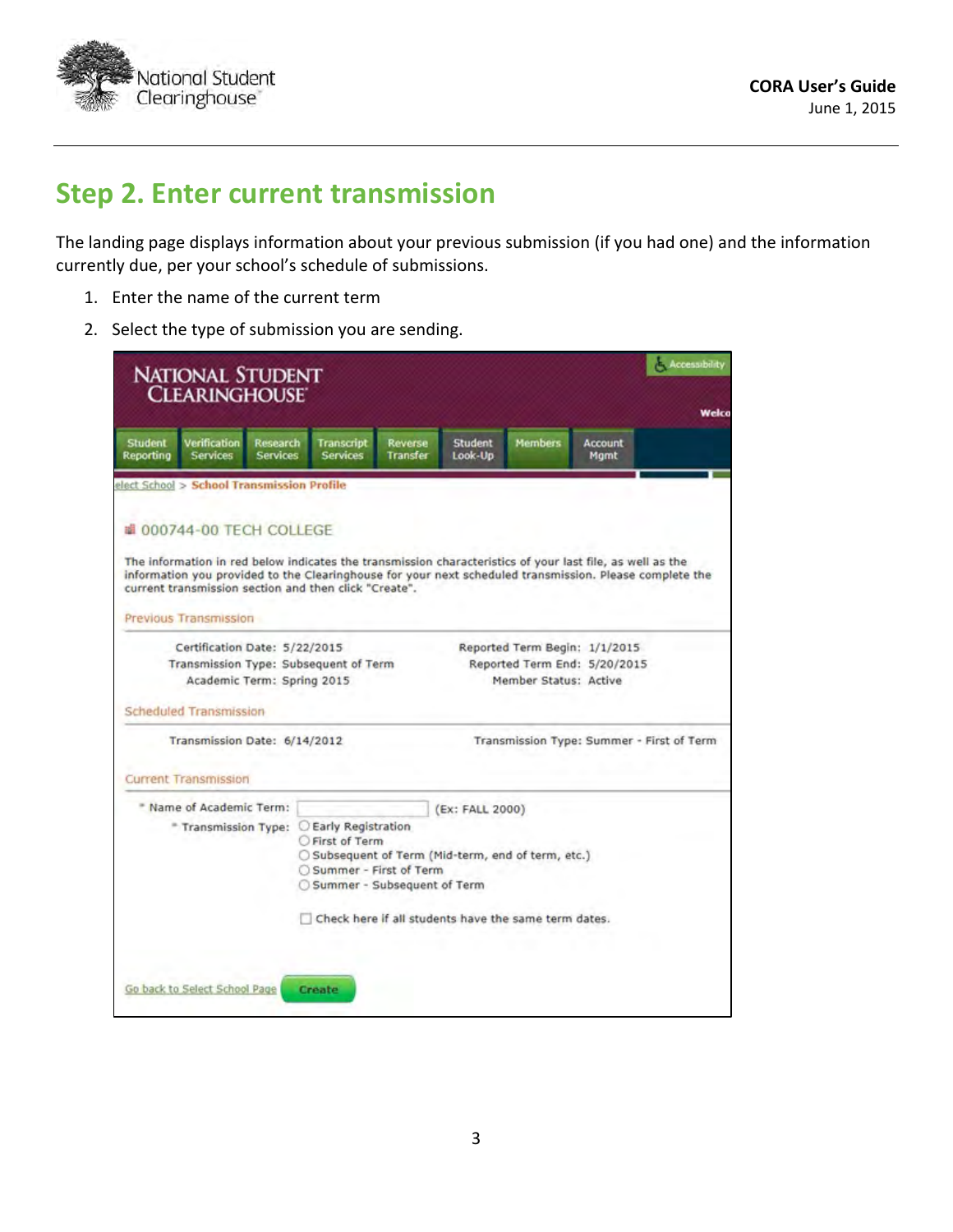

- 3. If all the students have the same term begin and end dates, check the box.
- 4. The fields where you can enter the term begin and end dates are displayed. These dates will be applied to EVERY student on the submission. If you do not check the box, you will need to enter the term date fields on each student's record.



5. A warning will display, if you select a transmission type different from what you are scheduled to send. However, you will be allowed to proceed.

| Warning                                                                                                                                                                                                        |
|----------------------------------------------------------------------------------------------------------------------------------------------------------------------------------------------------------------|
| You have selected a Transmission Type that<br>differs from your scheduled transmission.<br>To continue, click OK. Otherwise, select the<br>transmission type that matches your<br>scheduled transmission type. |
|                                                                                                                                                                                                                |

6. When you select the "Create" button, another warning will display advising a list is being created based on your last submission to the Clearinghouse. As of June 2015, this does not include updates submitted through the Clearinghouse's "Update Student" option. It will ONLY include information reported on your last CORA submission.

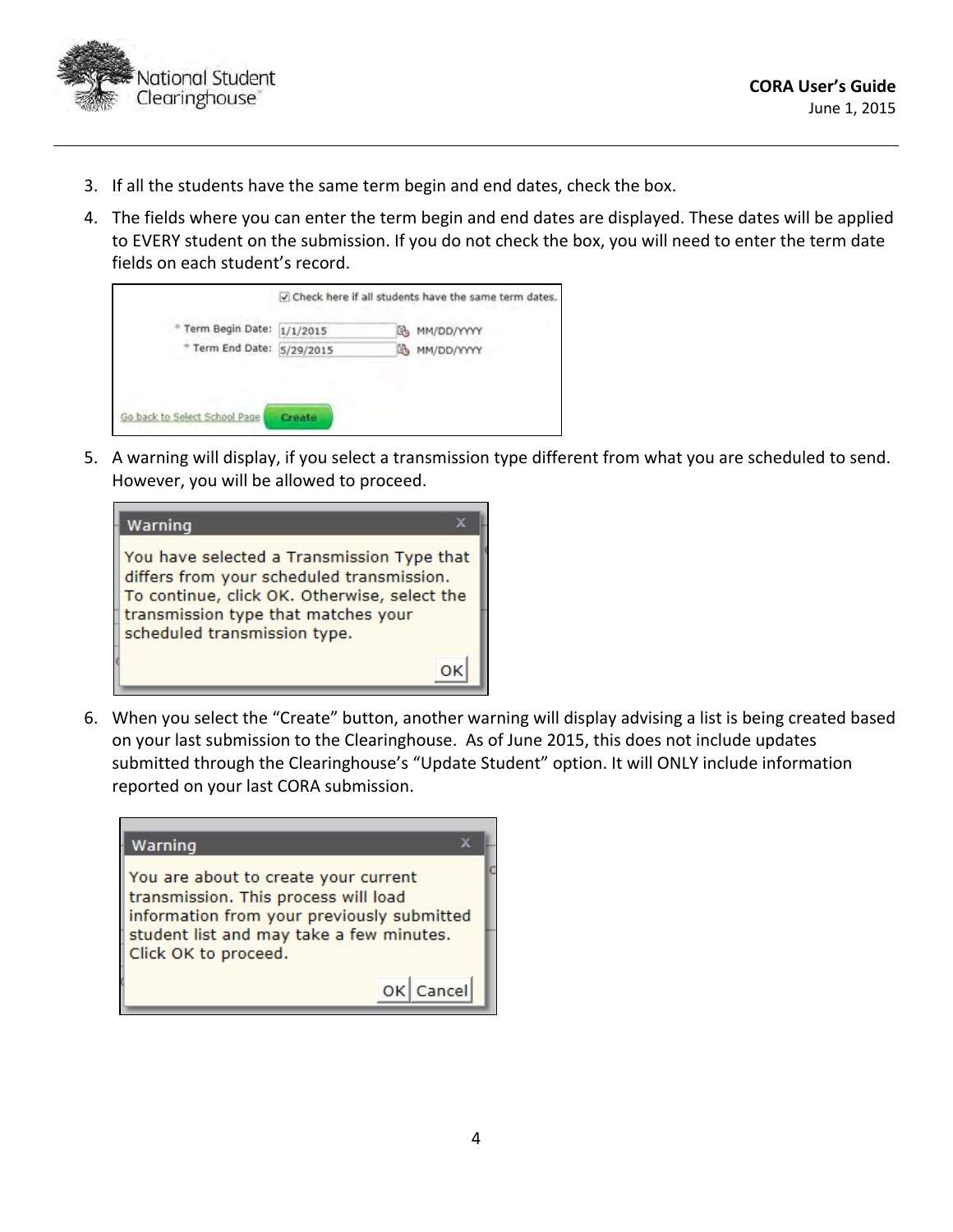

## <span id="page-5-0"></span>**Step 3. Review students**

1. A list of students previously reported at your school will display. You will be presented with the option to "Add New Student" or "Add Former Student." (A former student is someone you previously reported to the Clearinghouse, who has withdrawn or graduated from a prior term.)

|                             |                                                                          |                        | <b>NATIONAL STUDENT</b><br><b>CLEARINGHOUSE'</b> |                                                                           |                           |                |                  |                               | <b>Accessibility</b>                                   | ඹ |  |  |  |  |
|-----------------------------|--------------------------------------------------------------------------|------------------------|--------------------------------------------------|---------------------------------------------------------------------------|---------------------------|----------------|------------------|-------------------------------|--------------------------------------------------------|---|--|--|--|--|
| <b>Student</b><br>Reporting | <b>Services</b>                                                          | Verification           | Research<br><b>Services</b>                      | <b>Transcript</b><br><b>Reverse</b><br><b>Services</b><br><b>Transfer</b> | <b>Student</b><br>Look-Up | <b>Members</b> |                  | <b>Account</b><br><b>Mgmt</b> |                                                        |   |  |  |  |  |
|                             | Select School > School Transmission Profile > School Transmission Detail |                        |                                                  |                                                                           |                           |                |                  |                               |                                                        |   |  |  |  |  |
|                             |                                                                          |                        | ■ 000744-00 TECH COLLEGE                         |                                                                           |                           |                |                  |                               |                                                        |   |  |  |  |  |
|                             | <b>Total Records:</b>                                                    | 87                     |                                                  |                                                                           |                           |                |                  |                               |                                                        |   |  |  |  |  |
| #                           | Error                                                                    | <b>Reviewed Source</b> |                                                  | <b>SSN</b>                                                                | <b>Name</b>               |                | <b>Status</b>    |                               | <b>Anticipated</b><br><b>Graduation</b><br><b>Date</b> |   |  |  |  |  |
| 1                           |                                                                          |                        | Existing                                         | 001840000                                                                 | PORTER, AMEE              |                | <b>Full Time</b> |                               | 5/20/2018                                              | ∧ |  |  |  |  |
| $\overline{2}$              |                                                                          |                        | Existing                                         | 001800005                                                                 | LEE, LUCY                 |                | <b>Full Time</b> |                               | 5/31/2015                                              |   |  |  |  |  |
| 3                           |                                                                          |                        | Existing                                         | 003820000                                                                 | SHERIDAN, CAROL           |                | <b>Full Time</b> |                               | 5/31/2018                                              |   |  |  |  |  |
| 4                           |                                                                          |                        | Existing                                         | 004006909                                                                 | CONRAD, NICK              |                | <b>Full Time</b> |                               | 5/31/2019                                              |   |  |  |  |  |
| 5                           |                                                                          |                        | Existing                                         | 000700087                                                                 | CARE, ELISABETH           |                | <b>Full Time</b> |                               | 5/31/2017                                              |   |  |  |  |  |
| 6                           |                                                                          |                        | Existing                                         | 006005002                                                                 | HAMILTON, CHASE           |                | <b>Full Time</b> |                               | 9/30/2019                                              | v |  |  |  |  |
|                             |                                                                          |                        | Add New Student Add Former Student               | <b>Next</b>                                                               |                           |                |                  |                               |                                                        |   |  |  |  |  |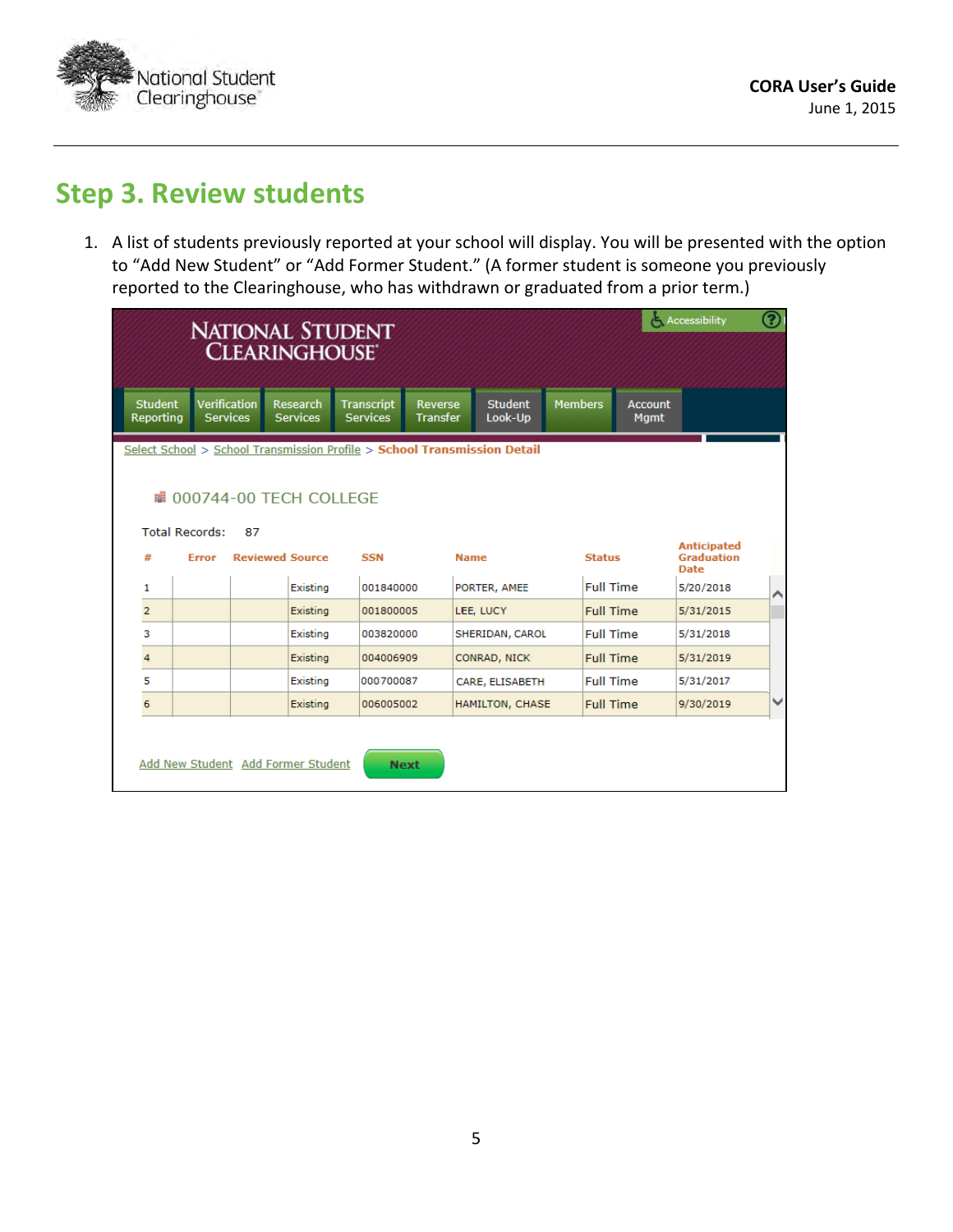

2. Double click on the student to display his or her record. Any information previously reported will display. You can make any current enrollment updates on this screen. Required fields are marked with a single asterisk (\*); view-only fields are marked with a double asterisk (\*\*). If you change the Social Security number or last name, the "Previous SSN" or "Previous Last Name" fields will be automatically populated.

| <b>NATIONAL STUDENT</b>                                                                          |                                                                                      |                            |                           |                |                                  |                                                  | Accessibility           | <b>?</b> Help          | C Contact               | <b>THOME</b>             |
|--------------------------------------------------------------------------------------------------|--------------------------------------------------------------------------------------|----------------------------|---------------------------|----------------|----------------------------------|--------------------------------------------------|-------------------------|------------------------|-------------------------|--------------------------|
| Clearinghouse                                                                                    |                                                                                      |                            |                           |                |                                  |                                                  |                         |                        |                         |                          |
|                                                                                                  |                                                                                      |                            |                           |                |                                  |                                                  |                         | <b>Welcome, DAMICO</b> |                         | Log Out                  |
| <b>Student</b><br>Verification<br><b>Reporting</b><br><b>Services</b>                            | Research<br>Transcript<br><b>Services</b><br><b>Services</b>                         | Reverse<br><b>Transfer</b> | <b>Student</b><br>Look-Up | <b>Members</b> | <b>Account</b><br>Mamt           |                                                  |                         |                        | <b>CORA Application</b> |                          |
| Select School > School Transmission Profile > School Transmission Detail > Student Record Detail |                                                                                      |                            |                           |                |                                  |                                                  |                         |                        |                         |                          |
|                                                                                                  |                                                                                      |                            |                           |                |                                  |                                                  |                         |                        |                         |                          |
| Student Record Detail:                                                                           | PORTER, AMEE                                                                         |                            |                           |                |                                  |                                                  |                         |                        |                         |                          |
| $(* = required) (* * = read only)$                                                               |                                                                                      |                            |                           |                |                                  |                                                  |                         |                        |                         |                          |
| <b>Personal Information</b>                                                                      |                                                                                      |                            |                           |                |                                  |                                                  |                         |                        |                         |                          |
| * Social Security Number: 001840000                                                              |                                                                                      |                            |                           |                | STATE STUDENT ID:                |                                                  |                         |                        |                         |                          |
| <b>PORTER</b>                                                                                    | If student does not have a Social Security<br>Number, please provide 'NO SSN' in SSN |                            |                           |                | **Previous Last Name:            | **Previous SSN:                                  |                         |                        |                         |                          |
| <b>COLLEGE STUDENT ID:</b>                                                                       | field and College Student ID in CSID field.                                          |                            |                           |                |                                  | * Date Of Birth: 4/27/1989                       |                         |                        | l.                      |                          |
| <b>FIRST NAME:</b>                                                                               | AMEE                                                                                 |                            |                           |                |                                  | Gender:                                          | <b>Select</b>           |                        |                         | $\checkmark$             |
| * LAST NAME: PORTER                                                                              |                                                                                      |                            |                           |                |                                  | Race/Ethnicity: Select                           |                         |                        |                         | $\overline{\phantom{0}}$ |
| MIDDLE INITIAL: B                                                                                |                                                                                      |                            |                           |                |                                  |                                                  |                         |                        |                         |                          |
| MIDDLE NAME: BELINA                                                                              |                                                                                      |                            |                           |                |                                  |                                                  |                         |                        |                         |                          |
| <b>NAME SUFFIX:</b>                                                                              |                                                                                      |                            |                           |                |                                  |                                                  |                         |                        |                         |                          |
| <b>Permanent Address</b>                                                                         |                                                                                      |                            |                           |                |                                  |                                                  |                         |                        |                         |                          |
|                                                                                                  | * STREET 1: 2555 JOSHUA LANE                                                         |                            |                           |                |                                  | * State: VIRGINIA                                |                         |                        |                         | $\checkmark$             |
| <b>STREET 2:</b>                                                                                 |                                                                                      |                            |                           |                |                                  |                                                  | * Zip: 20120            |                        |                         |                          |
|                                                                                                  | * CITY: HERNDON                                                                      |                            |                           |                |                                  |                                                  |                         |                        |                         |                          |
| <b>Enrollment Information</b>                                                                    |                                                                                      |                            |                           |                |                                  |                                                  |                         |                        |                         |                          |
| * Enrollment Status: Full Time                                                                   |                                                                                      | $\checkmark$               |                           |                | * Term Begin Date: 1/1/2015      |                                                  |                         |                        | l.                      |                          |
| * Anticipated Graduation Date: 5/20/2018                                                         |                                                                                      | ls.                        |                           |                |                                  | * Term End Date: 5/29/2015                       |                         |                        | ls.                     |                          |
| Directory Block Indicator: 0                                                                     |                                                                                      |                            |                           |                |                                  |                                                  |                         |                        |                         |                          |
| <b>Additional Information</b>                                                                    |                                                                                      |                            |                           |                |                                  |                                                  |                         |                        |                         |                          |
| NCES CIP CODE Major 1:                                                                           |                                                                                      |                            |                           |                | Student Preferred Phone Select v |                                                  |                         |                        |                         |                          |
| NCES CIP CODE Major 2:                                                                           |                                                                                      |                            |                           |                | <b>Student Phone Country</b>     | Flag:                                            |                         |                        |                         |                          |
| <b>MAJOR COURSE OF STUDY</b><br>1:                                                               |                                                                                      |                            |                           |                |                                  | Code:                                            |                         |                        |                         |                          |
| <b>MAJOR COURSE OF STUDY</b>                                                                     |                                                                                      |                            |                           |                | <b>Student Phone Number:</b>     |                                                  |                         |                        |                         |                          |
| 2:<br>Class/Credential: Select                                                                   |                                                                                      |                            | $\checkmark$              |                |                                  | <b>VETERAN STATUS: Select</b><br>Pell Recipient: | $Select$ $\vee$         |                        |                         | $\checkmark$             |
| <b>First Time/Full Time:</b>                                                                     | Select $\triangleright$                                                              |                            |                           |                | <b>Remedial Course Flag:</b>     |                                                  | Select $\triangleright$ |                        |                         |                          |
| Degree Seeking:                                                                                  | $ Select \n+$                                                                        |                            |                           |                |                                  | Citizenship:                                     | Select $\vee$           |                        |                         |                          |
| <b>HIGH SCHOOL CODE:</b>                                                                         |                                                                                      |                            |                           |                |                                  | MoveTo OPEID:                                    |                         |                        |                         |                          |
| Good Student: Select v                                                                           |                                                                                      |                            |                           |                |                                  | Email:                                           |                         |                        |                         |                          |
| Student Phone Type: Select v                                                                     |                                                                                      |                            |                           |                | ** COMMIT ID (FUTURE             | USE):                                            |                         |                        |                         |                          |
| Program Information                                                                              |                                                                                      |                            |                           |                |                                  |                                                  |                         |                        |                         |                          |
| * Program Indicator: Select v                                                                    |                                                                                      |                            |                           |                |                                  |                                                  |                         |                        |                         |                          |
|                                                                                                  |                                                                                      |                            |                           |                |                                  |                                                  |                         |                        |                         |                          |
| <b>OK and Previous</b><br>Cancel                                                                 | OK and Next                                                                          | OK                         |                           |                |                                  |                                                  |                         |                        |                         |                          |
|                                                                                                  |                                                                                      |                            |                           |                |                                  |                                                  |                         |                        |                         |                          |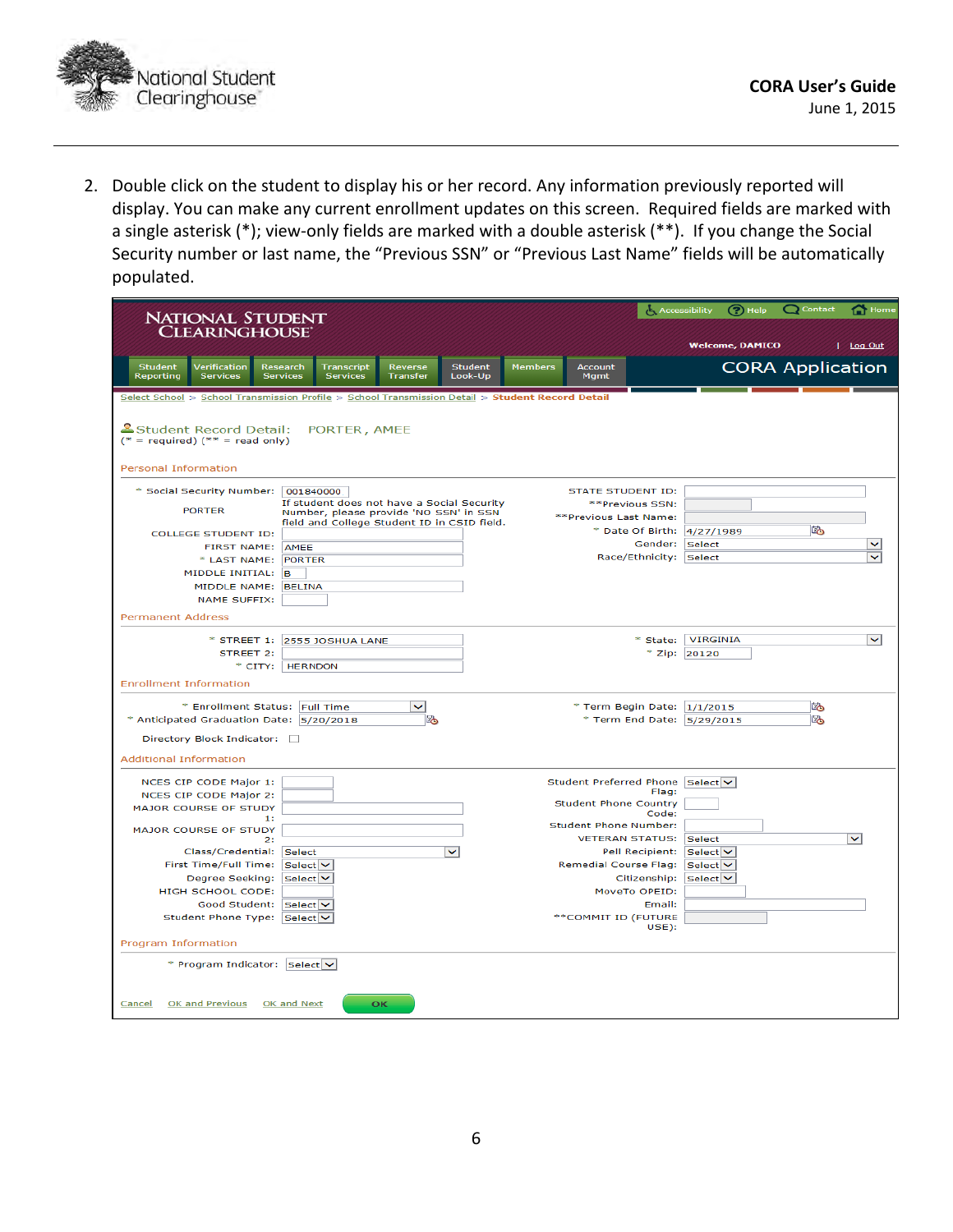

3. An error message will display, if you leave a required field blank or the record has errors.



4. Fields that need to be completed or corrected before the record can be submitted are outlined in red.

| <b>Enrollment Information</b>                                                                                                                                                                            |                                              |                                                                                                                                                                                                                        |                                                  |
|----------------------------------------------------------------------------------------------------------------------------------------------------------------------------------------------------------|----------------------------------------------|------------------------------------------------------------------------------------------------------------------------------------------------------------------------------------------------------------------------|--------------------------------------------------|
|                                                                                                                                                                                                          | Check here if student is no longer enrolled. |                                                                                                                                                                                                                        |                                                  |
| * Enrollment Status: Full Time                                                                                                                                                                           | ▽                                            | Term Begin Date: $1/1/2015$                                                                                                                                                                                            | 2b                                               |
| * Anticipated Graduation 5/31/2014<br>Date:                                                                                                                                                              | Ъ                                            | Term End Date: 5/29/2015                                                                                                                                                                                               |                                                  |
| Directory Block Indicator: 0                                                                                                                                                                             |                                              |                                                                                                                                                                                                                        |                                                  |
| <b>Additional Information</b>                                                                                                                                                                            |                                              |                                                                                                                                                                                                                        |                                                  |
| NCES CIP CODE Major 1:<br>NCES CIP CODE Major 2:<br>MAJOR COURSE OF STUDY<br>15<br><b>MAJOR COURSE OF STUDY</b><br>2:<br>Class/Credential:<br>First Time/Full Time: Select v<br>Degree Seeking: Select v | Select<br>$\checkmark$                       | Student Preferred Phone Select V<br>Flag:<br><b>Student Phone Country</b><br>Code:<br><b>Student Phone Number:</b><br><b>VETERAN STATUS: Select</b><br>Pell Recipient:<br><b>Remedial Course Flag:</b><br>Citizenship: | $\checkmark$<br>Select v<br>Select V<br>Select v |
| <b>HIGH SCHOOL CODE:</b>                                                                                                                                                                                 |                                              | MoveTo OPEID:                                                                                                                                                                                                          |                                                  |
| Good Student: Select v<br>Student Phone Type: Select V                                                                                                                                                   |                                              | Email:<br>**COMMIT ID (FUTURE<br>USE):                                                                                                                                                                                 |                                                  |
| Program Information                                                                                                                                                                                      |                                              |                                                                                                                                                                                                                        |                                                  |
| * Program Indicator:                                                                                                                                                                                     | Select                                       |                                                                                                                                                                                                                        |                                                  |
| OK and Next<br>Cancel                                                                                                                                                                                    | OK                                           |                                                                                                                                                                                                                        |                                                  |

- 5. Select the "Program Indicator."
	- a. Selecting "No" allows you to choose either "OK and Next" or "OK."

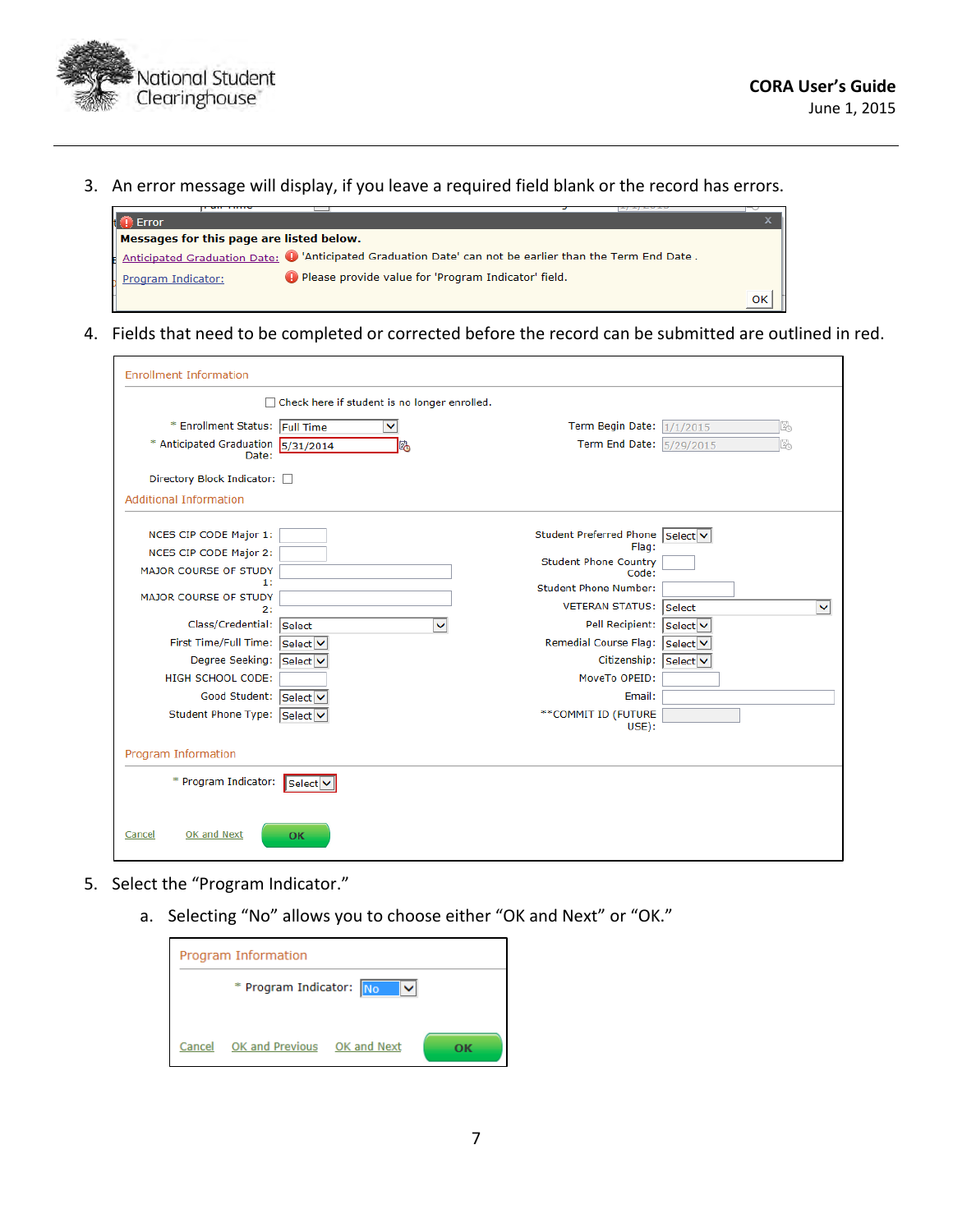

- b. Selecting "Yes" displays the "Program 1" screen, which you must complete. You will also be provided with the option to add a second program, "Program 2."
	- i. Dropdowns are provided for fields with limited value options. As of June 2015, the ONLY option for Program CIP Year is 2010.

| $\triangle$ Program 1<br>■If Program Indicator is Yes, all additional program 1 information is required. |                               |
|----------------------------------------------------------------------------------------------------------|-------------------------------|
| * Program 1 CIP:                                                                                         | 240102                        |
| * Program 1 CIP Year:                                                                                    | 2010                          |
| * Program 1 Credential Level:                                                                            | <b>Bachelors Degree</b>       |
| * Program 1 Published Length:                                                                            | Select                        |
| * Program 1 Published Length Measurement:                                                                | Year                          |
| Program 1 Weeks in Title IV Academic Year:                                                               | Month<br>Week                 |
| * Program 1 Begin Date:                                                                                  | l.<br>1/1/2015                |
| * Program 1 Special Program Indicator:                                                                   | Not applicable<br>$\check{ }$ |
| * Program 1 Enrollment Status:                                                                           | <b>Full Time</b>              |
| * Program 1 Enrollment Status Effective Date:                                                            | 1/1/2015                      |

ii. Adding "Program 2" displays the same fields, but also allows you the option to delete "Program 2."

| * Program 2 CIP:                              |                       |
|-----------------------------------------------|-----------------------|
| * Program 2 CIP Year:                         |                       |
| * Program 2 Credential Level:                 | Select<br>$\check{ }$ |
| * Program 2 Published Length:                 |                       |
| * Program 2 Published Length Measurement:     | Select V              |
| Program 2 Weeks in Title IV Academic Year:    |                       |
| * Program 2 Begin Date:                       | ľ.                    |
| * Program 2 Special Program Indicator:        | Select                |
| * Program 2 Enrollment Status:                | Select                |
| * Program 2 Enrollment Status Effective Date: | la.                   |

- 6. After you review and complete the first record, you can:
	- a. Cancel changes
	- b. Accept the changes and go to the previous record,
	- c. Accept the changes and go to the next record, or
	- d. Click "OK" to go to the "Transmission Detail Screen."

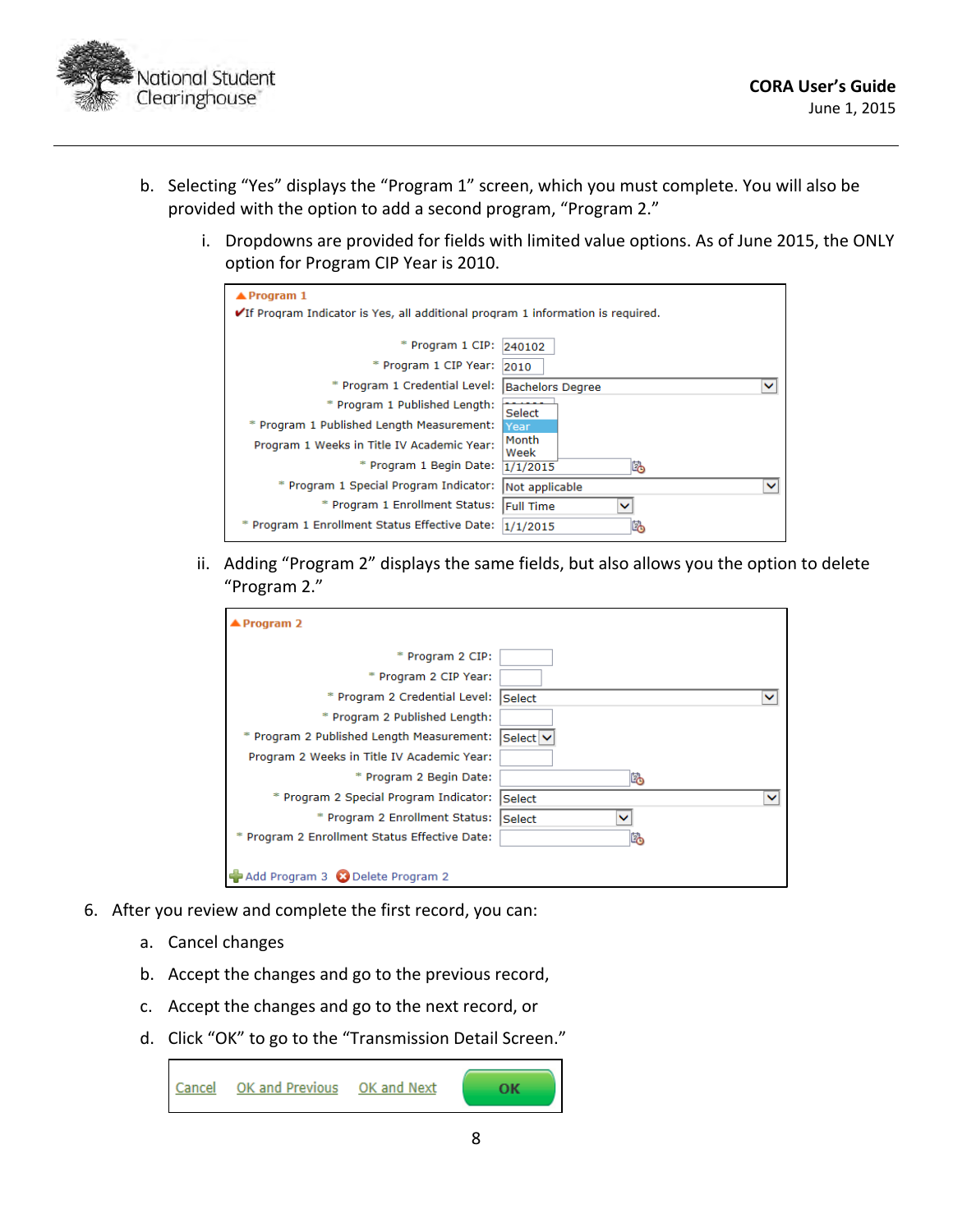

|                                    |                                    |                                        |                             |                                                                          |                                   |                           |                |                               | Welcon                                                 |
|------------------------------------|------------------------------------|----------------------------------------|-----------------------------|--------------------------------------------------------------------------|-----------------------------------|---------------------------|----------------|-------------------------------|--------------------------------------------------------|
| <b>Student</b><br><b>Reporting</b> |                                    | <b>Verification</b><br><b>Services</b> | Research<br><b>Services</b> | <b>Transcript</b><br><b>Services</b>                                     | <b>Reverse</b><br><b>Transfer</b> | <b>Student</b><br>Look-Up | <b>Members</b> | <b>Account</b><br><b>Mgmt</b> |                                                        |
|                                    |                                    |                                        |                             | Select School > School Transmission Profile > School Transmission Detail |                                   |                           |                |                               |                                                        |
|                                    |                                    |                                        | ■ 000744-00 TFCH COLLEGE    |                                                                          |                                   |                           |                |                               |                                                        |
| #                                  | <b>Total Records: 137</b><br>Error |                                        | <b>Reviewed Source</b>      | <b>SSN</b>                                                               | <b>Name</b>                       |                           | <b>Status</b>  |                               | <b>Anticipated</b><br><b>Graduation</b><br><b>Date</b> |
| 1                                  |                                    | v                                      | Existing                    | 001840000                                                                |                                   | PORTER, AMEE              |                | <b>Full Time</b>              | 5/20/2018                                              |
| $\overline{\mathbf{c}}$            |                                    | ✓                                      | Existing                    | 001800005                                                                | LEE, LUCY                         |                           |                | <b>Full Time</b>              | 5/31/2015                                              |
| 3                                  |                                    | v                                      | Existing                    | 003820000                                                                |                                   | SHERIDAN, CAROL           |                | <b>Full Time</b>              | 5/31/2018                                              |
| $\overline{4}$                     |                                    | ✓                                      | Existing                    | 004006909                                                                |                                   | CONRAD, NICK              |                | <b>Full Time</b>              | 5/31/2019                                              |
| 5                                  |                                    | v                                      | Existing                    | 000700087                                                                |                                   | CARE, ELIXABETH           |                | <b>Full Time</b>              | 5/31/2017                                              |

7. The "Transmission Detail Screen" shows which, if any, records still need to be reviewed.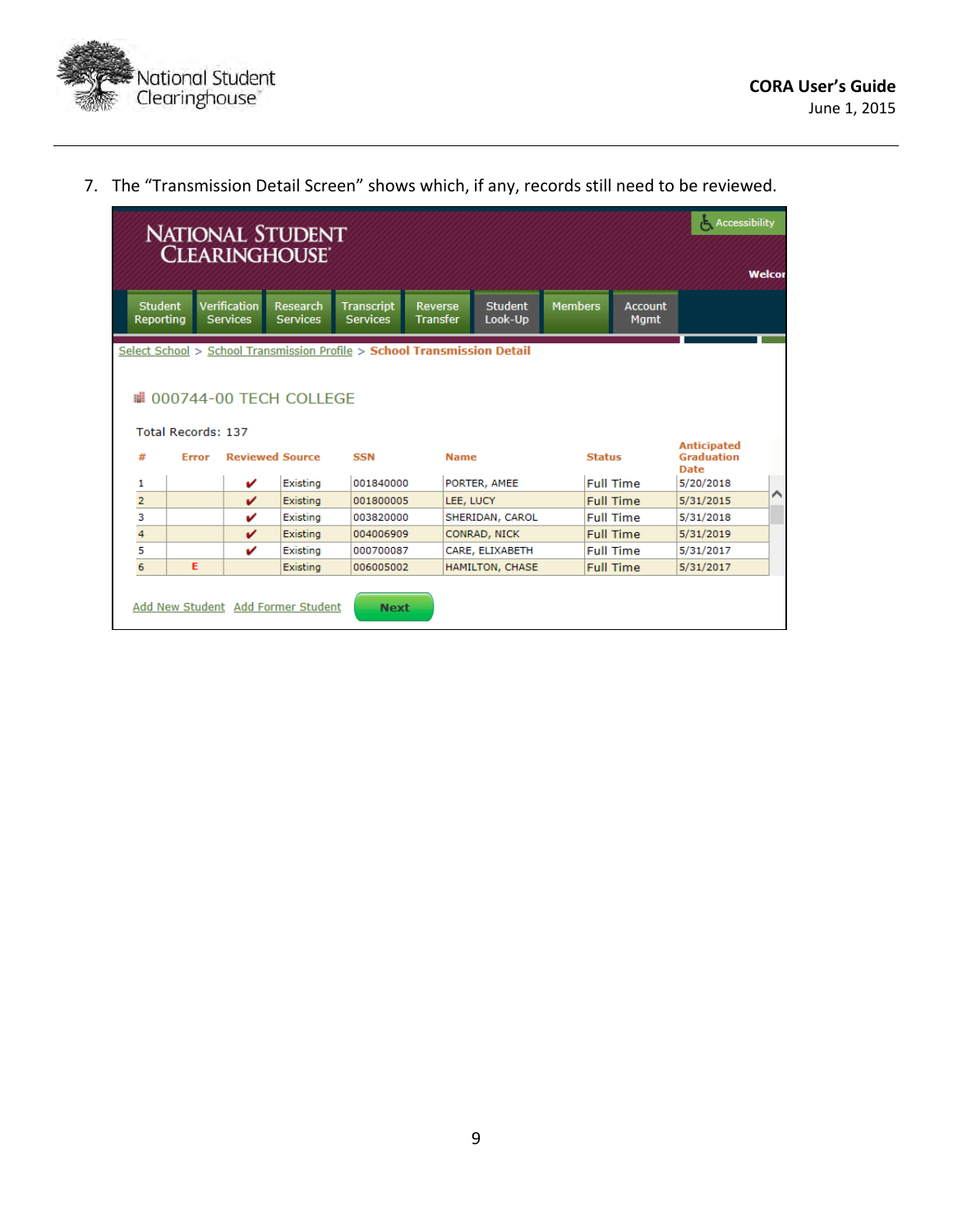

8. Selecting "Next" takes you to the confirmation page, which will display if there are any errors that you need to correct.

|                                                                                                      | <b>NATIONAL STUDENT</b><br><b>CLEARINGHOUSE'</b> |                                                                                         |                                      |                                                |                           |                                                                                                          |                               |                                                                                                           |  |  |  |  |
|------------------------------------------------------------------------------------------------------|--------------------------------------------------|-----------------------------------------------------------------------------------------|--------------------------------------|------------------------------------------------|---------------------------|----------------------------------------------------------------------------------------------------------|-------------------------------|-----------------------------------------------------------------------------------------------------------|--|--|--|--|
| <b>Student</b><br>Reporting                                                                          | Verification<br><b>Services</b>                  | Research<br><b>Services</b>                                                             | <b>Transcript</b><br><b>Services</b> | <b>Reverse</b><br><b>Transfer</b>              | <b>Student</b><br>Look-Up | <b>Members</b>                                                                                           | <b>Account</b><br><b>Mgmt</b> |                                                                                                           |  |  |  |  |
| Select School > School Transmission Profile > School Transmission Detail > Transmission Confirmation |                                                  |                                                                                         |                                      |                                                |                           |                                                                                                          |                               |                                                                                                           |  |  |  |  |
|                                                                                                      |                                                  | ■ 000744-00 TFCH COLLEGE<br>make sure that this reflects all of your enrolled students. |                                      |                                                |                           | The following summarizes your transmission information. Please carefully review the information below to |                               |                                                                                                           |  |  |  |  |
|                                                                                                      |                                                  |                                                                                         | <b>Transmission Summary</b>          |                                                |                           | <b>Total Count</b>                                                                                       |                               |                                                                                                           |  |  |  |  |
|                                                                                                      |                                                  |                                                                                         |                                      | <b>Total Students:</b><br><b>New Students:</b> |                           | 87<br>$\mathbf{0}$                                                                                       |                               |                                                                                                           |  |  |  |  |
|                                                                                                      |                                                  |                                                                                         |                                      | <b>Students No Longer Enrolled:</b>            |                           | $\Omega$                                                                                                 |                               |                                                                                                           |  |  |  |  |
|                                                                                                      |                                                  |                                                                                         |                                      | <b>Former Students Added:</b>                  |                           | $\mathbf{0}$                                                                                             |                               |                                                                                                           |  |  |  |  |
|                                                                                                      |                                                  |                                                                                         |                                      | <b>Reviewed/Updated Students:</b>              |                           | 6                                                                                                        |                               |                                                                                                           |  |  |  |  |
|                                                                                                      |                                                  |                                                                                         |                                      | <b>Not Reviewed Students:</b>                  |                           | 81                                                                                                       |                               |                                                                                                           |  |  |  |  |
| <b>Errors Found: 77</b><br>complete the transmission.                                                |                                                  | • Required data missing in '77' record(s).                                              |                                      | <b>Show Errors</b>                             |                           |                                                                                                          |                               | We have found the following errors in the student data you provided. You must correct them before you can |  |  |  |  |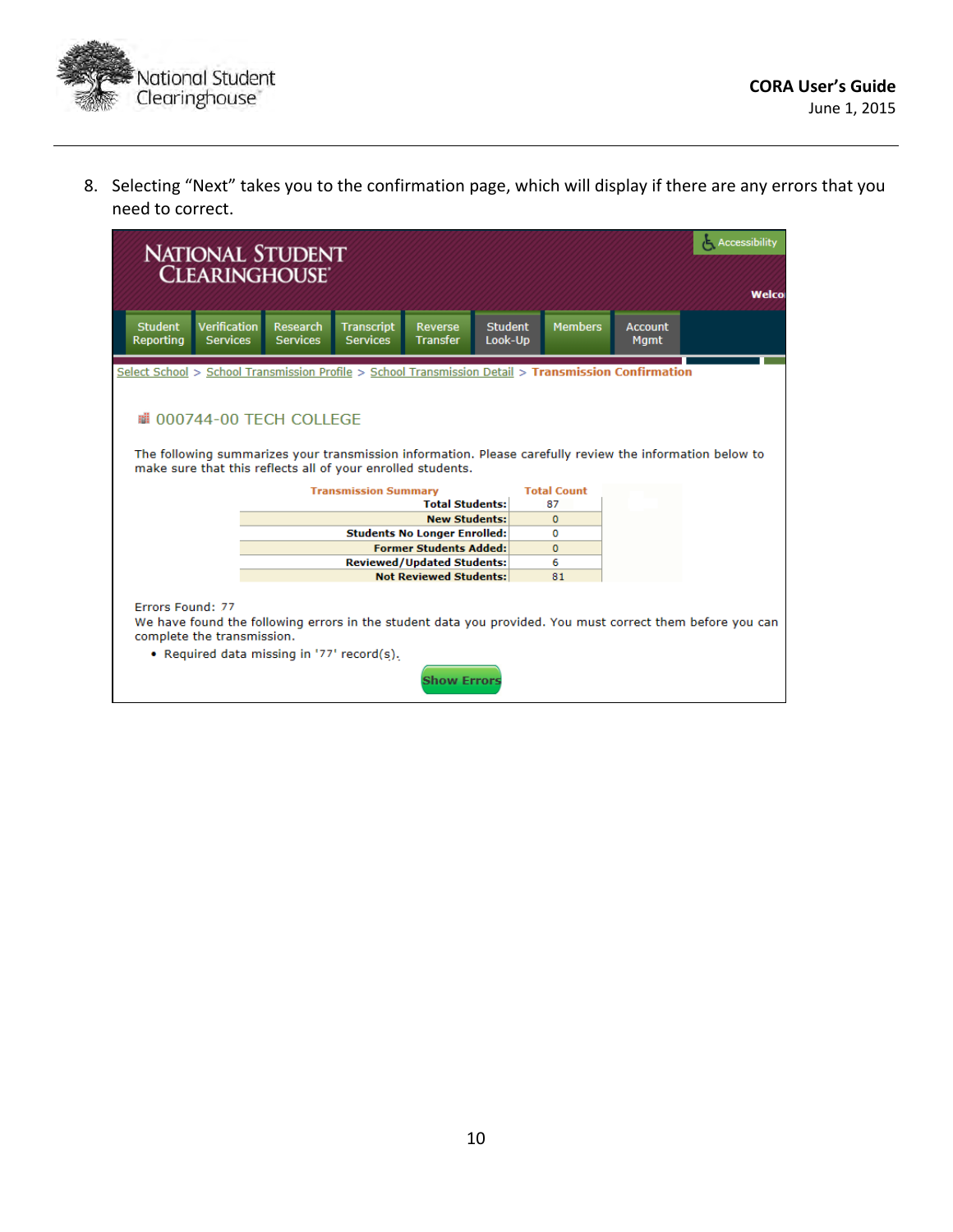

9. Select "Show Errors" to go to the list of students that need to be reviewed or updated.

|                      | <b>NATIONAL STUDENT</b>                                                          |                             |                               |                                     |                           |                    | Accessibility                                                                                                                                                                                                                                                                                                                                                                                                                                                                                                                                                                     | <b>Ca</b> Help |
|----------------------|----------------------------------------------------------------------------------|-----------------------------|-------------------------------|-------------------------------------|---------------------------|--------------------|-----------------------------------------------------------------------------------------------------------------------------------------------------------------------------------------------------------------------------------------------------------------------------------------------------------------------------------------------------------------------------------------------------------------------------------------------------------------------------------------------------------------------------------------------------------------------------------|----------------|
|                      |                                                                                  | <b>CLEARINGHOUSE</b>        |                               |                                     |                           |                    |                                                                                                                                                                                                                                                                                                                                                                                                                                                                                                                                                                                   | Welco          |
| Student<br>Reporting | Verification<br><b>Services</b>                                                  | Research<br><b>Services</b> | Transcript<br><b>Services</b> | Reverse<br><b>Transfer</b>          | <b>Student</b><br>Look-Up | Members            | Account<br>Mamt                                                                                                                                                                                                                                                                                                                                                                                                                                                                                                                                                                   | CΟ             |
|                      |                                                                                  |                             |                               |                                     |                           |                    | Select School > School Transmission Profile > School Transmission Detail > Transmission Confirmation                                                                                                                                                                                                                                                                                                                                                                                                                                                                              |                |
|                      | 000744-00 TECH COLLEGE<br>sure that this reflects all of your enrolled students. |                             |                               |                                     |                           |                    | The following summarizes your transmission information. Please carefully review the information below to make                                                                                                                                                                                                                                                                                                                                                                                                                                                                     |                |
|                      |                                                                                  |                             | <b>Transmission Summary</b>   |                                     |                           | <b>Total Count</b> |                                                                                                                                                                                                                                                                                                                                                                                                                                                                                                                                                                                   |                |
|                      |                                                                                  |                             |                               |                                     | <b>Total Students:</b>    | 87                 |                                                                                                                                                                                                                                                                                                                                                                                                                                                                                                                                                                                   |                |
|                      |                                                                                  |                             |                               |                                     | <b>New Students:</b>      | 2                  |                                                                                                                                                                                                                                                                                                                                                                                                                                                                                                                                                                                   |                |
|                      |                                                                                  |                             |                               | <b>Students No Longer Enrolled:</b> |                           | o                  |                                                                                                                                                                                                                                                                                                                                                                                                                                                                                                                                                                                   |                |
|                      |                                                                                  |                             |                               | <b>Former Students Added:</b>       |                           | ō                  |                                                                                                                                                                                                                                                                                                                                                                                                                                                                                                                                                                                   |                |
|                      |                                                                                  |                             |                               | <b>Reviewed/Updated Students:</b>   |                           | 87                 |                                                                                                                                                                                                                                                                                                                                                                                                                                                                                                                                                                                   |                |
|                      |                                                                                  |                             |                               | <b>Not Reviewed Students:</b>       |                           | $\circ$            |                                                                                                                                                                                                                                                                                                                                                                                                                                                                                                                                                                                   |                |
|                      | Warning: You have not reviewed/updated 0 students.                               |                             |                               |                                     |                           |                    |                                                                                                                                                                                                                                                                                                                                                                                                                                                                                                                                                                                   |                |
|                      | continue to transmit, click on Send.                                             |                             |                               |                                     |                           |                    | If you proceed with transmitting your Transmission to the Clearinghouse, all information you have entered in<br>your current Transmission will not be available for review after the process is completed. This process cannot be<br>undone. We recommend that you print out a copy of Student Roster Detail for your record before you proceed.<br>This process may take few minutes to complete. Please be patient and do not hit Refresh or Stop buttons from<br>your browser. If you wish to go back and edit your student data, click on Transmission Detail. If you wish to |                |
|                      | Transmission Detail Download student Roster                                      |                             |                               | Send                                |                           |                    |                                                                                                                                                                                                                                                                                                                                                                                                                                                                                                                                                                                   |                |